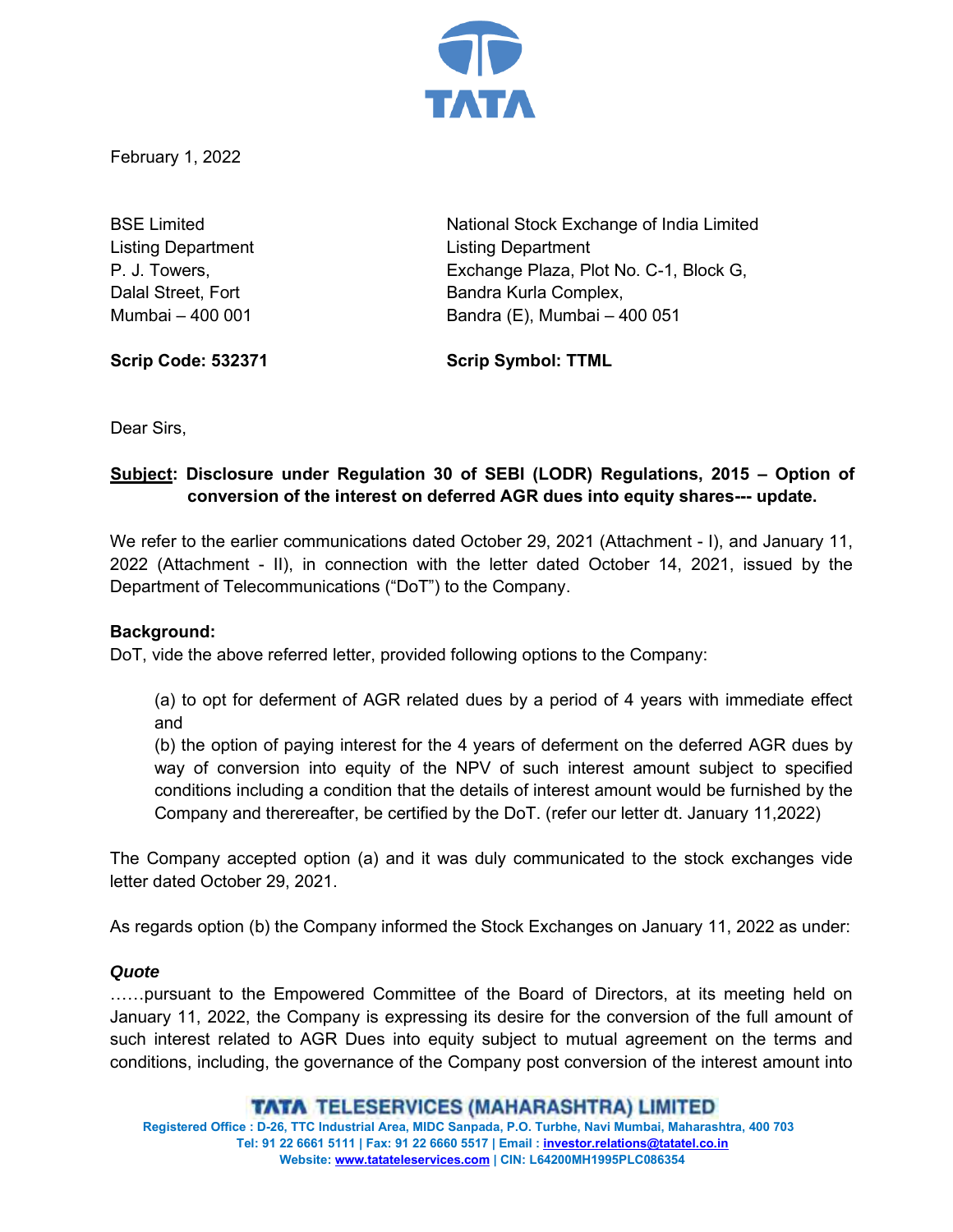

equity shares and various regulatory/legal provisions including Section 62(4) and Section 53 of the Companies Act. The Company will communicate the foregoing to the DoT.

The Net Present Value (NPV) of this interest is expected to be approx. Rs.850 crore as per the Company's best estimates, subject to confirmation by the DoT. The average price of the Company's shares at the relevant date of August 14, 2021 as per the calculation method provided in the DoT Communication works out to be  $\sim$ Rs. 41.50 per share, subject to final confirmation by the DoT. In case of conversion, it will result in dilution of all the existing shareholders of the Company, including the Promoters. Following conversion, it is expected that the Government will hold approx. 9.5% of the total outstanding shares of the Company. *Unquote* 

# **Update:**

The Company communicated the above decision to DoT. The DoT in response has informed the Company that the NPV of the interest which is eligible for conversion into equity is only Rs.195.22 crore as against Company's calculation of Rs.850 crore.

As the interest amount eligible for conversion is much lesser than as expected and calculated by the Company, the Board of Directors of the Company, in its meeting held on February 1, 2022 has decided to withdraw the desire expressed for conversion and inform DoT that the Company is not desirous of opting for conversion of interest into equity.

Kindly take the same on record.

Thanking you,

Yours faithfully, For Tata Teleservices (Maharashtra) Limited

rammere

Vrushali Dhamnaskar Company Secretary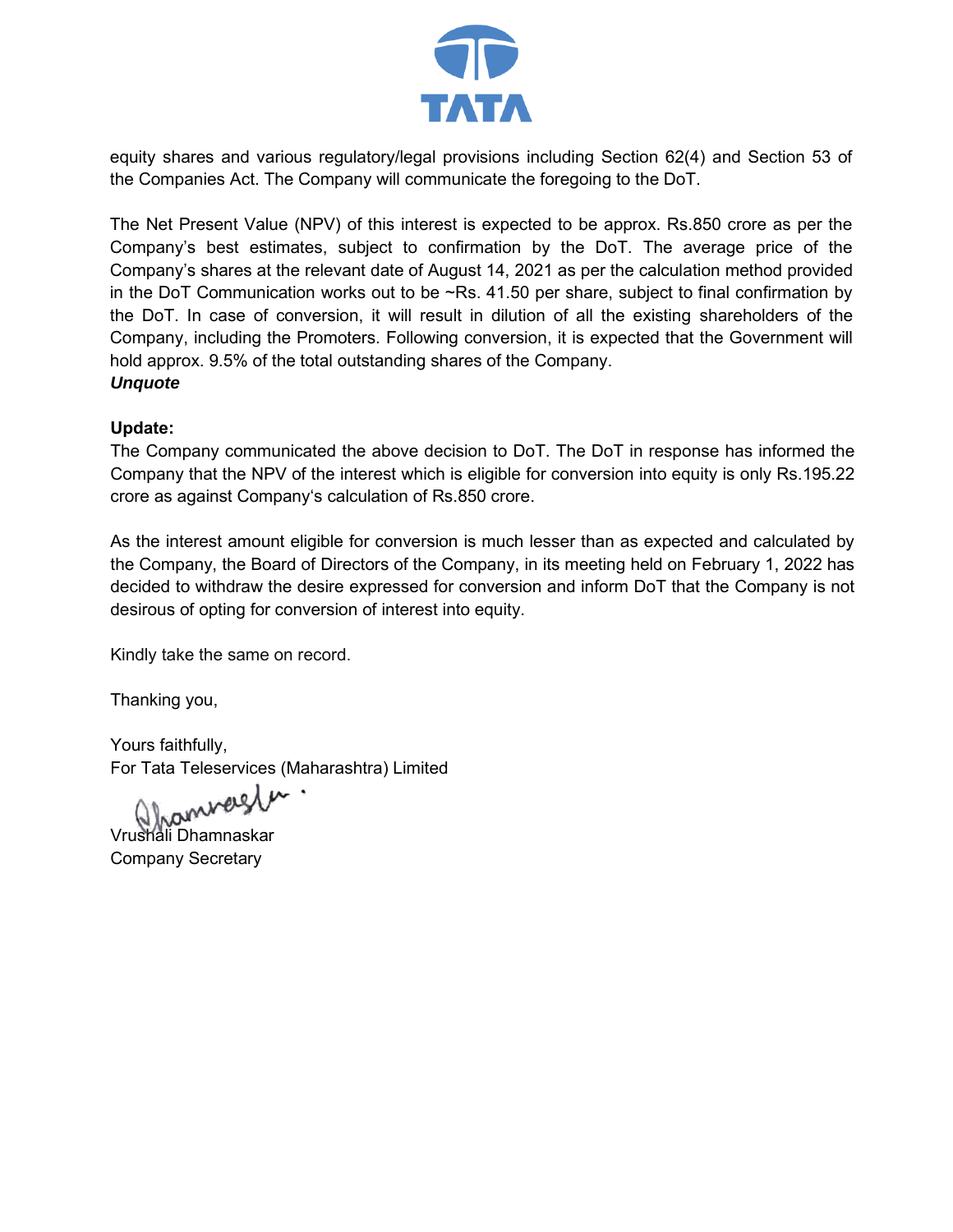

October 29, 2021

Listing Department Listing Department

BSE Limited **National Stock Exchange of India Limited** P. J. Towers, Exchange Plaza, Plot No. C-1, Block G, Dalal Street, Fort **Bandra Kurla Complex,** Mumbai – 400 001 Bandra (E), Mumbai – 400 051

**Scrip Code: 532371 Scrip Symbol: TTML**

Dear Sir/Madam,

## **Subject: Option for moratorium of deferred AGR related dues**

With reference to the notification dated October 14, 2021, issued by the Department of Telecommunications ("DoT") to the Company, we wish to inform you that the Company has confirmed to avail the option for deferment of AGR related dues by a period of four years with immediate effect.

The other option offered in the aforesaid notification by DoT shall be considered by the Company within the stipulated timelines.

Kindly take the same on record.

Thanking you,

Yours faithfully, For Tata Teleservices (Maharashtra) Limited

Vrushali Dhamnaskar

Company Secretary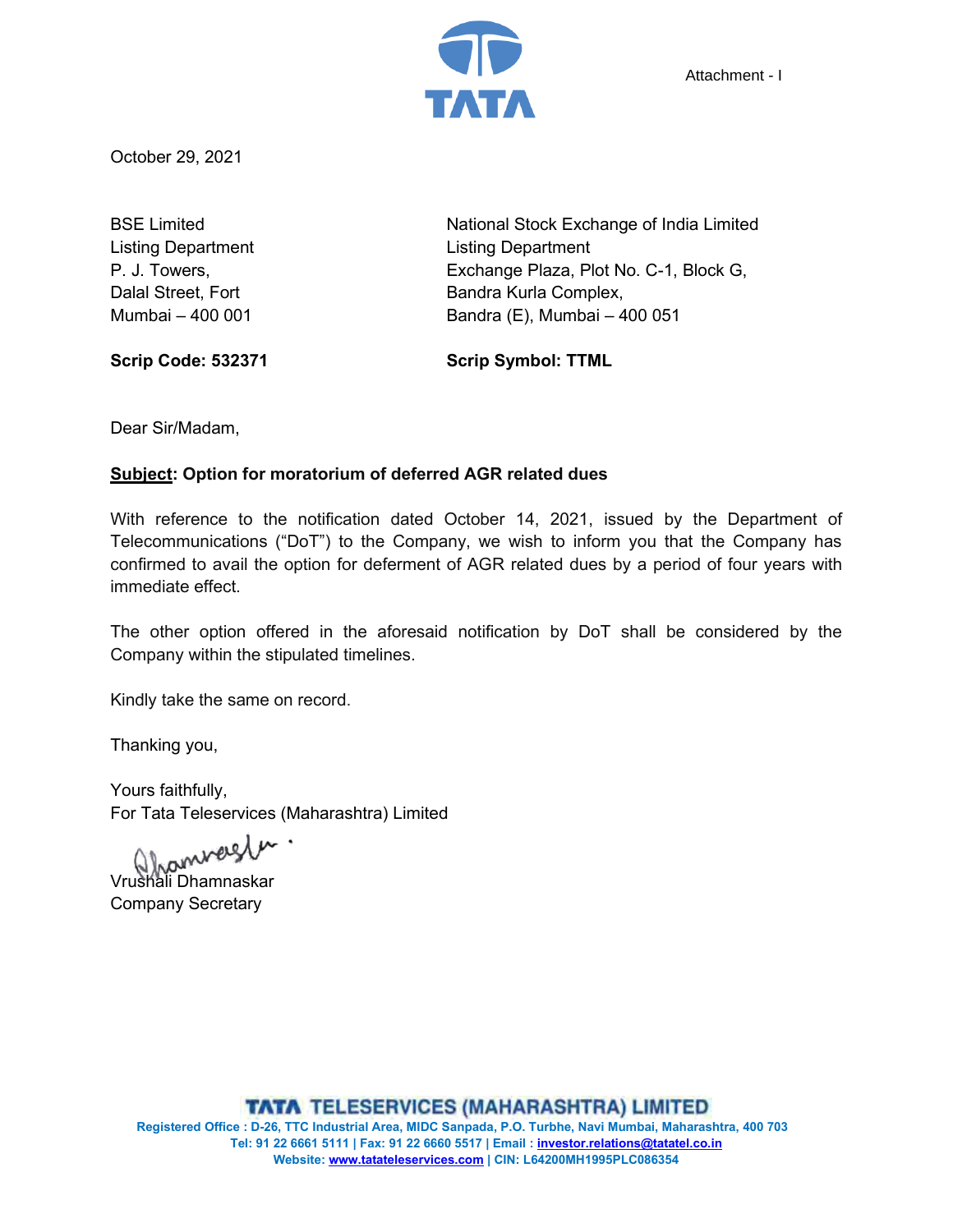

January 11, 2022

Listing Department Listing Department

BSE Limited **National Stock Exchange of India Limited** P. J. Towers, Exchange Plaza, Plot No. C-1, Block G, Dalal Street, Fort **Bandra Kurla Complex,** Mumbai – 400 001 Bandra (E), Mumbai – 400 051

**Scrip Code: 532371 Scrip Symbol: TTML**

Dear Sirs,

## **Subject: Disclosure under Regulation 30 of SEBI (LODR) Regulations, 2015 – Option of conversion of the interest on deferred AGR dues into equity shares.**

We refer to the earlier communication dated October 29, 2021, in connection with the letter dated October 14, 2021, issued by the Department of Telecommunications ("DoT") to the Company,

The Department of Telecommunications (DoT) had, vide its communication dated October 14, 2021 (DoT Communication), provided various options to the Company in connection with the Telecom Reforms Package. The options that were made available to the Company pursuant to the aforesaid DoT Communication, are as under:

- (a) One-time opportunity to opt for deferment of AGR related dues as determined by the Hon'ble Supreme Court in the AGR case, by a period of 4 years with immediate effect.
- (b) One-time opportunity to exercise the option of paying interest for the 4 years of deferment on the deferred AGR dues by way of conversion into equity of the NPV of such interest amount.

The Board of Directors of the Company, on October 26, 2021 had approved exercise of (a) above by the Company. The same was duly communicated to the stock exchanges by the Company vide letter dated October 29, 2021.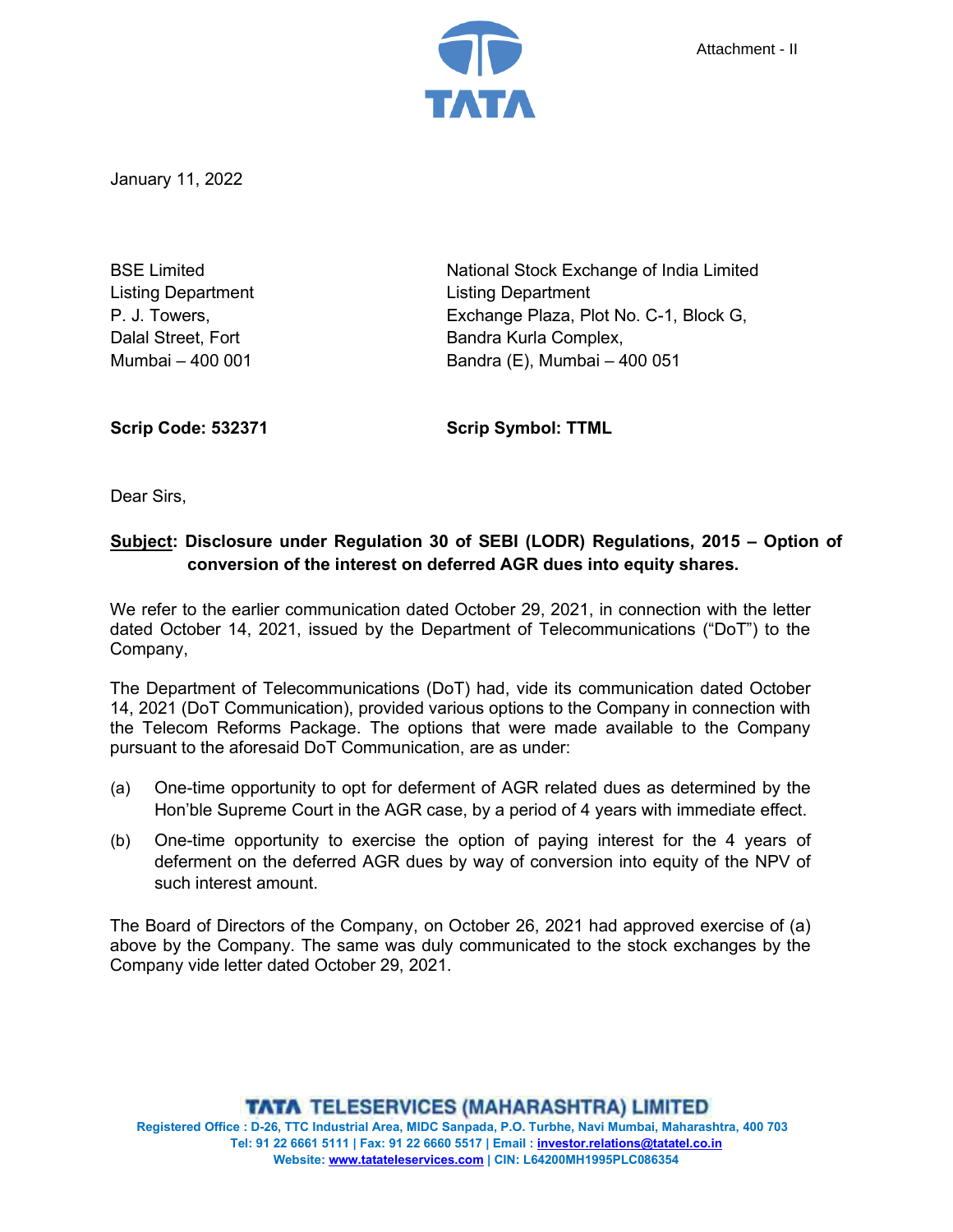

It is further informed that the DoT communication had also provided a time period of 90 days to the Company to exercise the option of converting the interest that would accrue on instalment payment during the moratorium period into equity under paragraph (b) above in the following manner:

- (i) The details of interest amount to be furnished by the Company and therereafter certified by the DoT.
- (ii) NPV of the Interest amount to be calculated as on the date of exercise of option. This interest amount will continue to be treated as a loan to the Company till the completion of the equity infusion process.
- (iii) The Valuation of the Equity Shares pursuant to conversion to be done as under:
	- An order u/s 62(4) of the Companies Act, 2013 will be issued by the competent authority;
	- The Equity Shares would be issued to the Government on preferential basis;
	- The price shall be equal to higher of the average of weekly high and low of the volume weighted average price of the equity shares during the last 26 weeks preceding the relevant date or two weeks preceding the relevant date, subject to provisions of section 53 of the Companies Act (price cannot be less than par value). The relevant date for pricing to be August 14, 2021
- (iv) Government, at its sole discretion, may convert any part of such loan to preference shares instead of equity shares and such preference shares may be optionally or compulsorily convertible and/or redeemable and/or participating in nature. The price of any preference shares for the purpose of conversion of the loan shall be equivalent to equity shares.
- (v) The shares may be held through the statutory undertaking of the Unit Trust of India (SUUTI) on behalf of the Government of India or by any trustee-type or other suitable arrangement.

With this background, it is now informed that pursuant to the Empowered Committee of the Board of Directors, at its meeting held on January 11, 2022, the Company is expressing its desire for the conversion of the full amount of such interest related to AGR Dues into equity subject to mutual agreement on the terms and conditions, including, the governance of the Company post conversion of the interest amount into equity shares and various regulatory/legal provisions including Section 62(4) and Section 53 of the Companies Act. The Company will communicate the foregoing to the DoT.

The Net Present Value (NPV) of this interest is expected to be approx. Rs.850 crore as per the Company's best estimates, subject to confirmation by the DoT. The average price of the Company's shares at the relevant date of August 14, 2021 as per the calculation method provided in the DoT Communication works out to be ~Rs. 41.50 per share, subject to final confirmation by the DoT. In case of conversion, it will result in dilution of all the existing